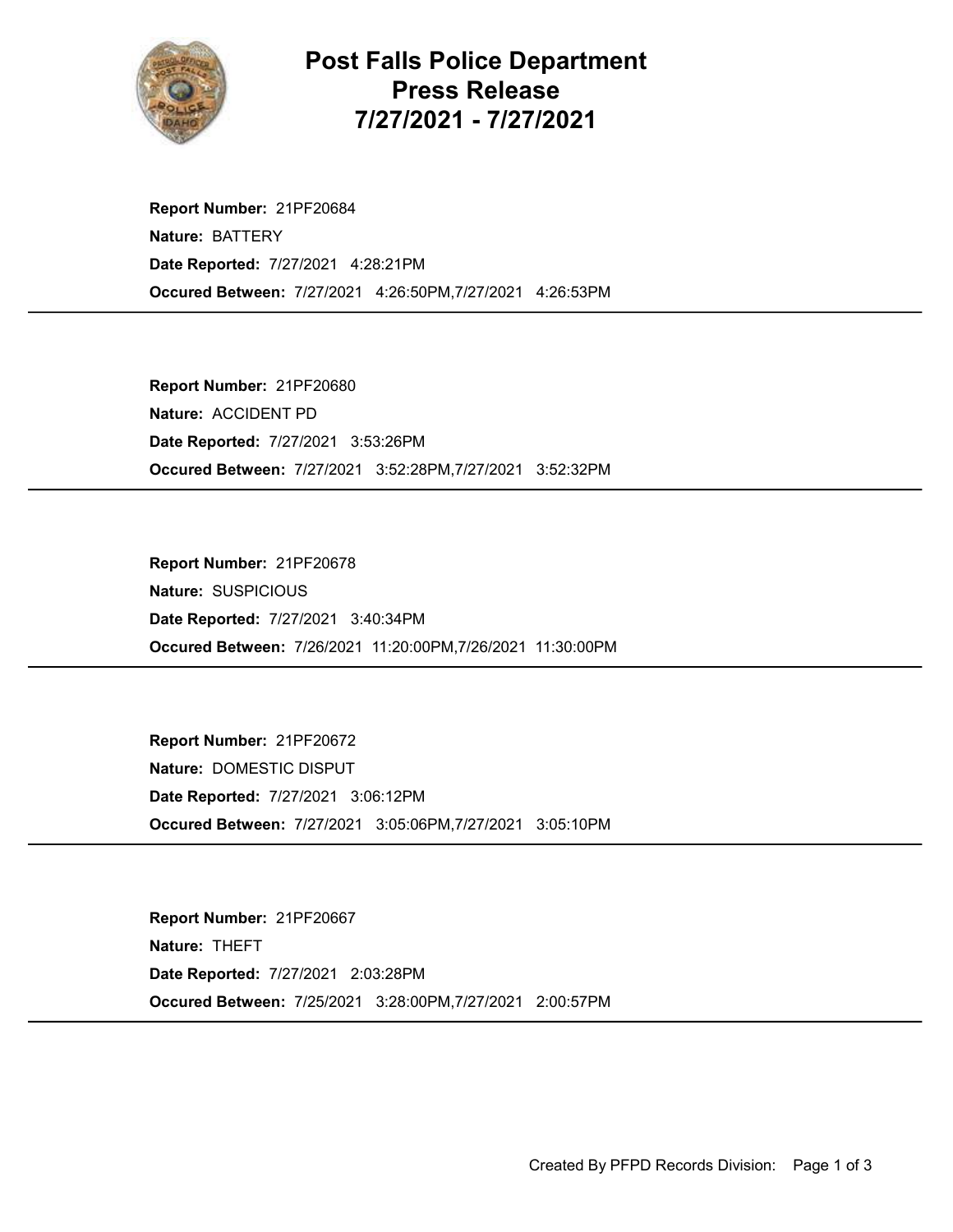Occured Between: 7/27/2021 2:01:07PM,7/27/2021 2:01:07PM Report Number: 21PF20662 Nature: JUVENILE PROBLE Date Reported: 7/27/2021 2:02:53PM

Occured Between: 7/27/2021 1:48:51PM,7/27/2021 1:48:54PM Report Number: 21PF20660 Nature: ACCIDENT PD Date Reported: 7/27/2021 1:50:13PM

Occured Between: 7/27/2021 12:51:19PM,7/27/2021 12:51:23PM Report Number: 21PF20652 Nature: MAL INJURY Date Reported: 7/27/2021 12:52:37PM

Occured Between: 7/13/2021 6:00:00PM,7/13/2021 7:00:00PM Report Number: 21PF20648 Nature: CHILD ABUSE Date Reported: 7/27/2021 12:20:10PM

Occured Between: 4/27/2021 8:00:00AM,7/19/2021 6:00:00PM Report Number: 21PF20646 Nature: THEFT Date Reported: 7/27/2021 12:19:05PM

Occured Between: 7/27/2021 11:22:45AM,7/27/2021 11:22:45AM Report Number: 21PF20641 Nature: FOUND PROPERTY Date Reported: 7/27/2021 11:24:32AM